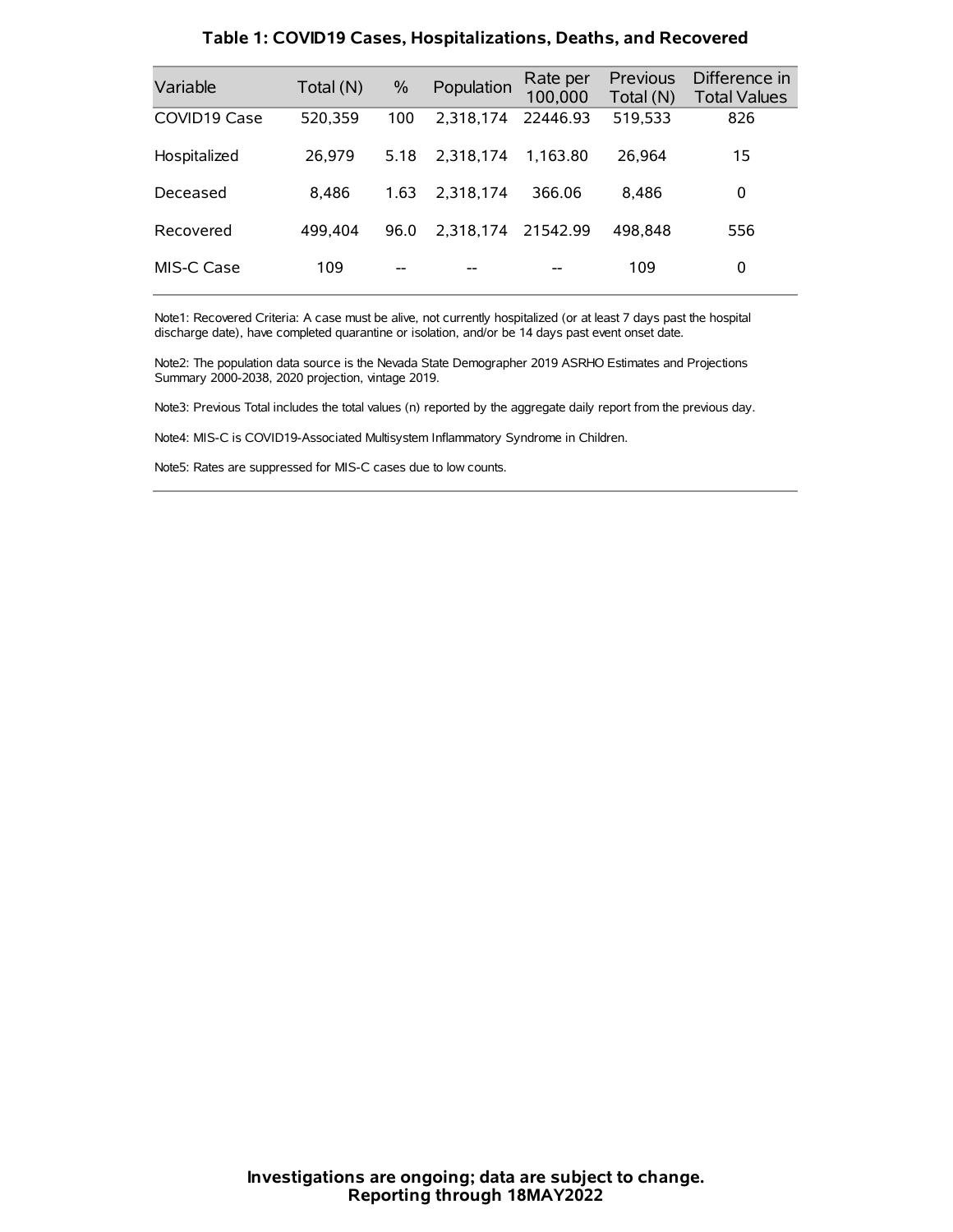# **Table 2: COVID19 Cases**

| Variable                     | Outcome                           | $\mathsf{N}$ | $\%$ | Population           | Rate per<br>100,000 |
|------------------------------|-----------------------------------|--------------|------|----------------------|---------------------|
| Age Categories               | Aged 4 or less                    | 13346        | 2.56 | 149,165              | 8947.1              |
|                              | Aged 5 to 17                      | 64243        | 12.3 | 406,595              | 15800               |
|                              | Aged 18 to 24                     | 59508        | 11.4 | 216,762              | 27453               |
|                              | Aged 25 to 49                     | 232292       | 44.6 | 803,732              | 28902               |
|                              | Aged 50 to 64                     | 96336        | 18.5 | 423,461              | 22750               |
|                              | Aged 64+                          | 54487        | 10.5 | 318,459              | 17110               |
|                              | Unknown                           | 147          | 0.03 |                      |                     |
| <b>Birth Sex</b>             | Female                            | 269866       | 51.9 | 1,160,285            | 23259               |
|                              | Male                              | 246230       | 47.3 | 1,157,889            | 21265               |
|                              | Unknown                           | 4263         | 0.82 |                      |                     |
| Race/Ethnicity               | Hispanic                          | 148088       | 28.5 | 763,053              | 19407               |
|                              | White                             | 135317       | 26.0 | 1,006,929            | 13439               |
|                              | <b>Black</b>                      | 49331        | 9.48 | 262,671              | 18781               |
|                              | Asian or Pacific Islander         | 43651        | 8.39 | 270,209              | 16155               |
|                              | American Indian, Eskimo, or Aleut | 686          | 0.13 | 15,311               | 4480.3              |
|                              | Other                             | 38260        | 7.35 | $\ddot{\phantom{0}}$ |                     |
|                              | Unknown                           | 105026       | 20.2 |                      |                     |
| Underlying Medical Condition | Yes                               | 80892        | 15.5 |                      |                     |
|                              | No/Unknown                        | 439467       | 84.5 |                      |                     |

Note1: Breakdown of Race is exlusively non-Hispanic.

Note2: Underlying Medical Condition is any identified health condition.

Note3: The population data source is the Nevada State Demographer 2019 ASRHO Estimates and Projections Summary 2000-2038, 2020 projection, vintage 2019.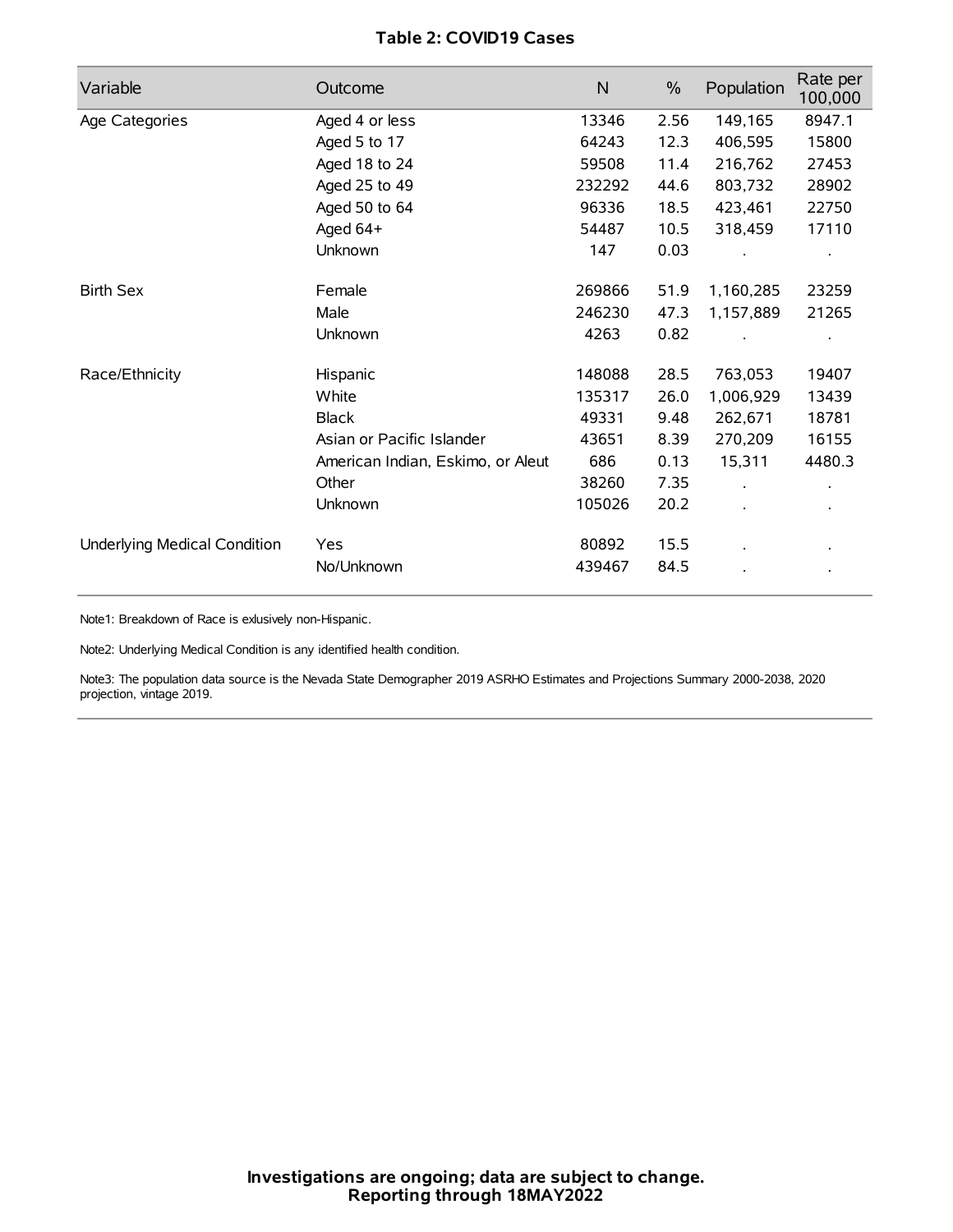| Variable         | Outcome                           | $\mathsf{N}$ | $\%$ | Population | Rate per<br>100,000 |
|------------------|-----------------------------------|--------------|------|------------|---------------------|
| Age Categories   | Aged 4 or less                    | 255          | 0.9  | 149,165    | 170.95              |
|                  | Aged 5 to 17                      | 355          | 1.3  | 406,595    | 87.31               |
|                  | Aged 18 to 24                     | 581          | 2.2  | 216,762    | 268.04              |
|                  | Aged 25 to 49                     | 6346         | 23.5 | 803,732    | 789.57              |
|                  | Aged 50 to 64                     | 7336         | 27.2 | 423,461    | 1732.4              |
|                  | Aged 64+                          | 12104        | 44.9 | 318,459    | 3800.8              |
|                  | Unknown                           | 2            | 0.0  |            |                     |
| <b>Birth Sex</b> | Female                            | 12066        | 44.7 | 1,160,285  | 1039.9              |
|                  | Male                              | 14874        | 55.1 | 1,157,889  | 1284.6              |
|                  | Unknown                           | 39           | 0.1  |            |                     |
| Race/Ethnicity   | Hispanic                          | 7067         | 26.2 | 763,053    | 926.15              |
|                  | White                             | 10497        | 38.9 | 1,006,929  | 1042.5              |
|                  | <b>Black</b>                      | 3839         | 14.2 | 262,671    | 1461.5              |
|                  | Asian or Pacific Islander         | 2769         | 10.3 | 270,209    | 1024.8              |
|                  | American Indian, Eskimo, or Aleut | 66           | 0.2  | 15,311     | 431.05              |
|                  | Other                             | 1059         | 3.9  |            |                     |
|                  | Unknown                           | 1682         | 6.2  |            |                     |

## **Table 3: COVID19 Hospitalizations - General Characteristics**

Note1: Breakdown of Race is exlusively non-Hispanic.

Note2: The population data source is the Nevada State Demographer 2019 ASRHO Estimates and Projections Summary 2000-2038, 2020 projection, vintage 2019.

Note3: Rates for categories with fewer than 12 cases are suppressed due to high relative standard error.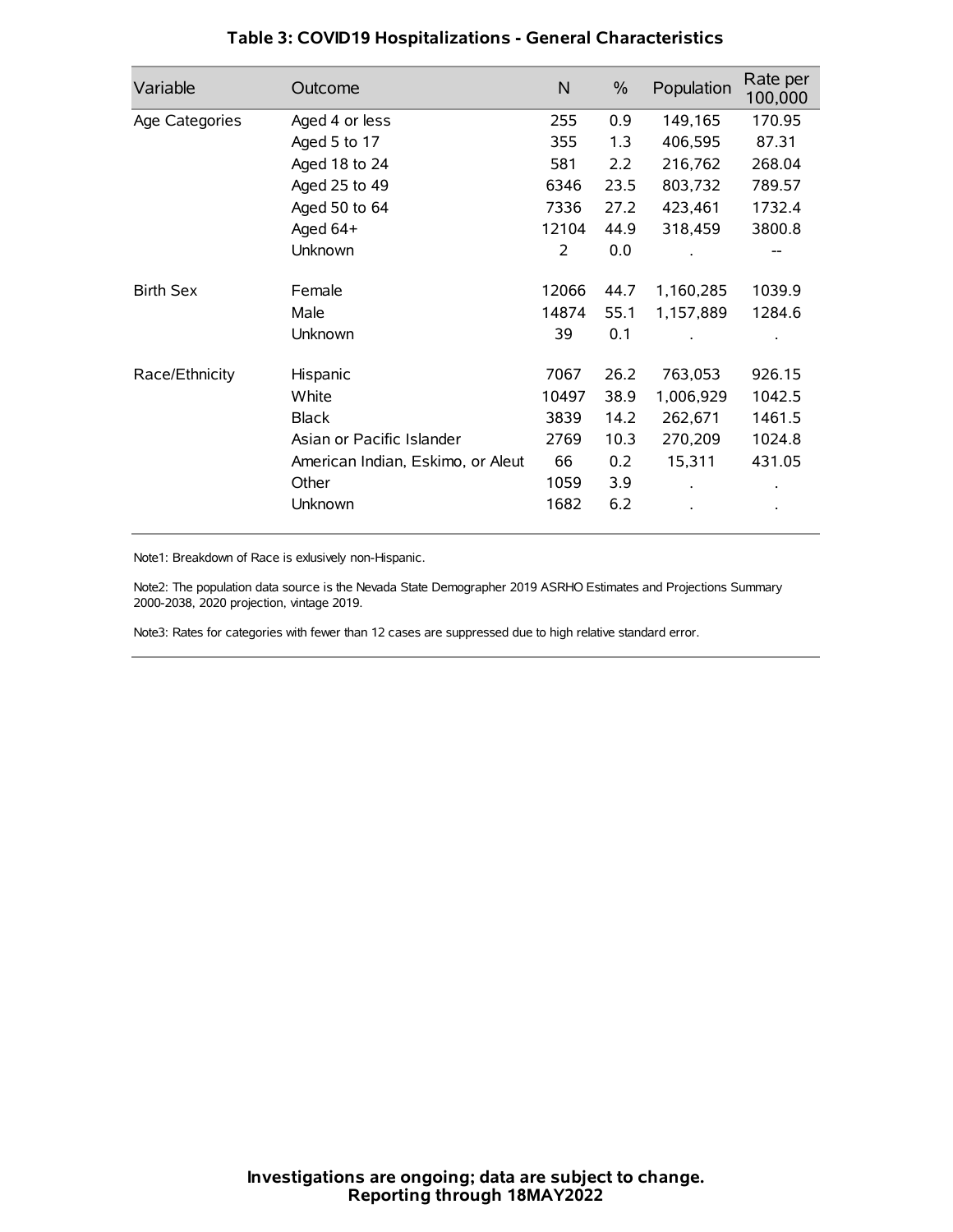| Variable                            | Outcome   | N     | $\frac{0}{0}$ |
|-------------------------------------|-----------|-------|---------------|
| Deceased                            | Yes       | 6902  | 25.6          |
|                                     | No        | 20077 | 74.4          |
| ICU                                 | Yes       | 6511  | 24.1          |
|                                     | <b>No</b> | 20468 | 75.9          |
| Intubated                           | Yes       | 3100  | 11.5          |
|                                     | No        | 23879 | 88.5          |
| <b>Underlying Medical Condition</b> | Yes       | 16827 | 62.4          |
|                                     | <b>No</b> | 10152 | 37.6          |
| Hypertension                        | Yes       | 9870  | N/A           |
| Immunocompromised                   | Yes       | 617   | N/A           |
| Chronic Heart Disease               | Yes       | 3567  | N/A           |
| Chronic Liver Disease               | Yes       | 379   | N/A           |
| Chronic Kidney Disease              | Yes       | 2446  | N/A           |
| <b>Diabetes</b>                     | Yes       | 7052  | N/A           |
| Neurologic/Neurodevelopmental       | Yes       | 1250  | N/A           |
| Chronic Lung Disease                | Yes       | 4152  | N/A           |
| Historically Healthy                | Yes       | 4782  | N/A           |
| Other                               | Yes       | 7058  | N/A           |

# **Table 4: COVID19 Hospitalizations - Morbidity**

Note1: Underlying Medical Condition is any identified health condition.

Note2: The breakdown of health conditions are not mutually exlusive (i.e., a person can have more than one risk factor).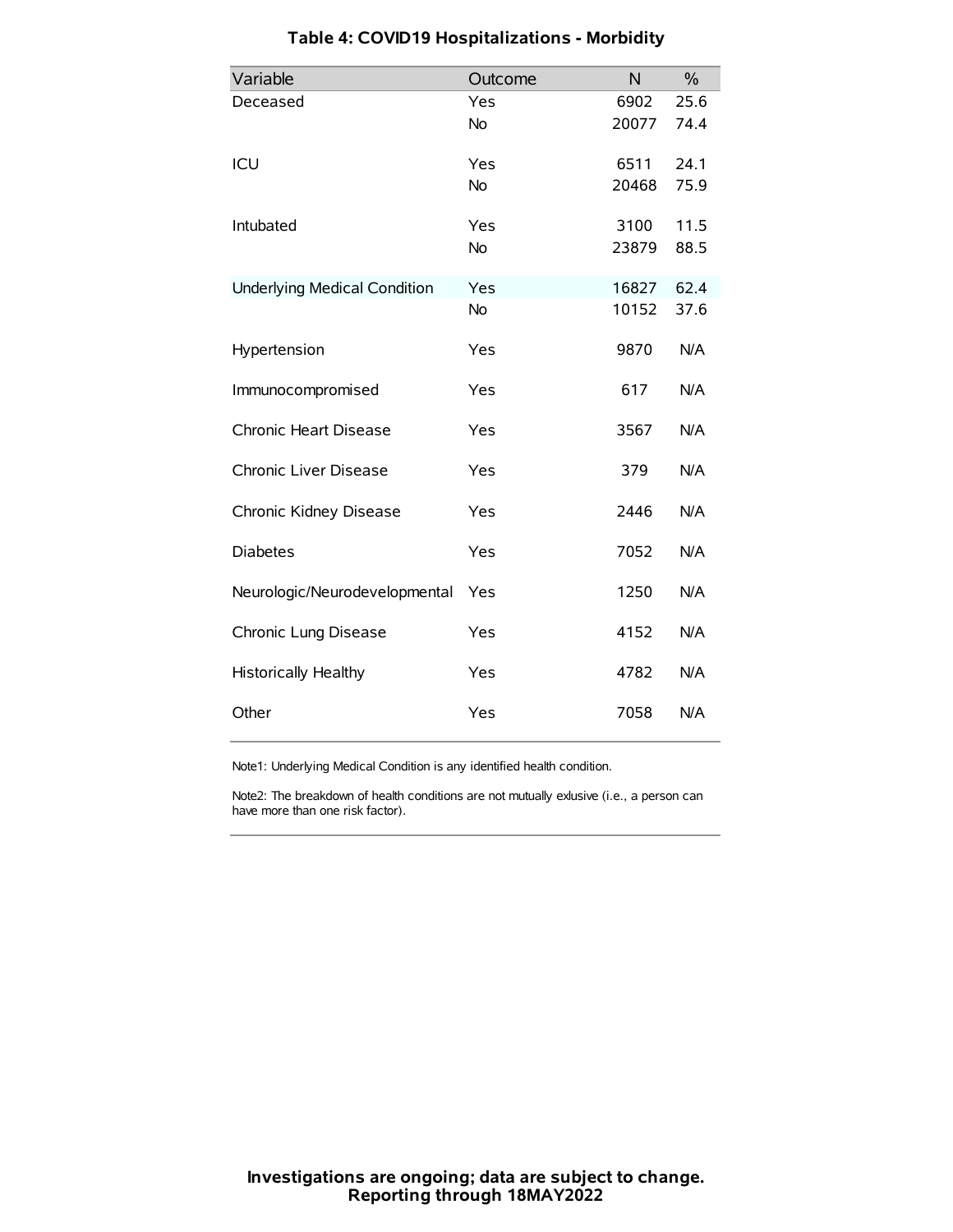| Variable         | Outcome                           | N              | $\%$ | Population           | Rate per<br>100,000 |
|------------------|-----------------------------------|----------------|------|----------------------|---------------------|
| Age Categories   | Aged 4 or less                    | $\overline{2}$ | 0.0  | 149,165              |                     |
|                  | Aged 5 to 17                      | 6              | 0.1  | 406,595              |                     |
|                  | Aged 18 to 24                     | 20             | 0.2  | 216,762              | 9.23                |
|                  | Aged 25 to 49                     | 721            | 8.5  | 803,732              | 89.71               |
|                  | Aged 50 to 64                     | 1824           | 21.5 | 423,461              | 430.74              |
|                  | Aged 64+                          | 5913           | 69.7 | 318,459              | 1856.8              |
| <b>Birth Sex</b> | Female                            | 3341           | 39.4 | 1,160,285            | 287.95              |
|                  | Male                              | 5123           | 60.4 | 1,157,889            | 442.44              |
|                  | Unknown                           | 22             | 0.3  |                      |                     |
| Race/Ethnicity   | Hispanic                          | 1971           | 23.2 | 763,053              | 258.30              |
|                  | White                             | 4188           | 49.4 | 1,006,929            | 415.92              |
|                  | <b>Black</b>                      | 1088           | 12.8 | 262,671              | 414.21              |
|                  | Asian or Pacific Islander         | 1040           | 12.3 | 270,209              | 384.89              |
|                  | American Indian, Eskimo, or Aleut | 31             | 0.4  | 15,311               | 202.46              |
|                  | Other                             | 107            | 1.3  | $\ddot{\phantom{0}}$ | $\bullet$           |
|                  | Unknown                           | 61             | 0.7  |                      | $\bullet$           |

## **Table 5: COVID19 Deaths - General Characteristics**

Note1: Breakdown of Race is exlusively non-Hispanic.

Note2: The population data source is the Nevada State Demographer 2019 ASRHO Estimates and Projections Summary 2000-2038, 2020 projection, vintage 2019.

Note3: Rates for categories with fewer than 12 cases are suppressed due to high relative standard error.